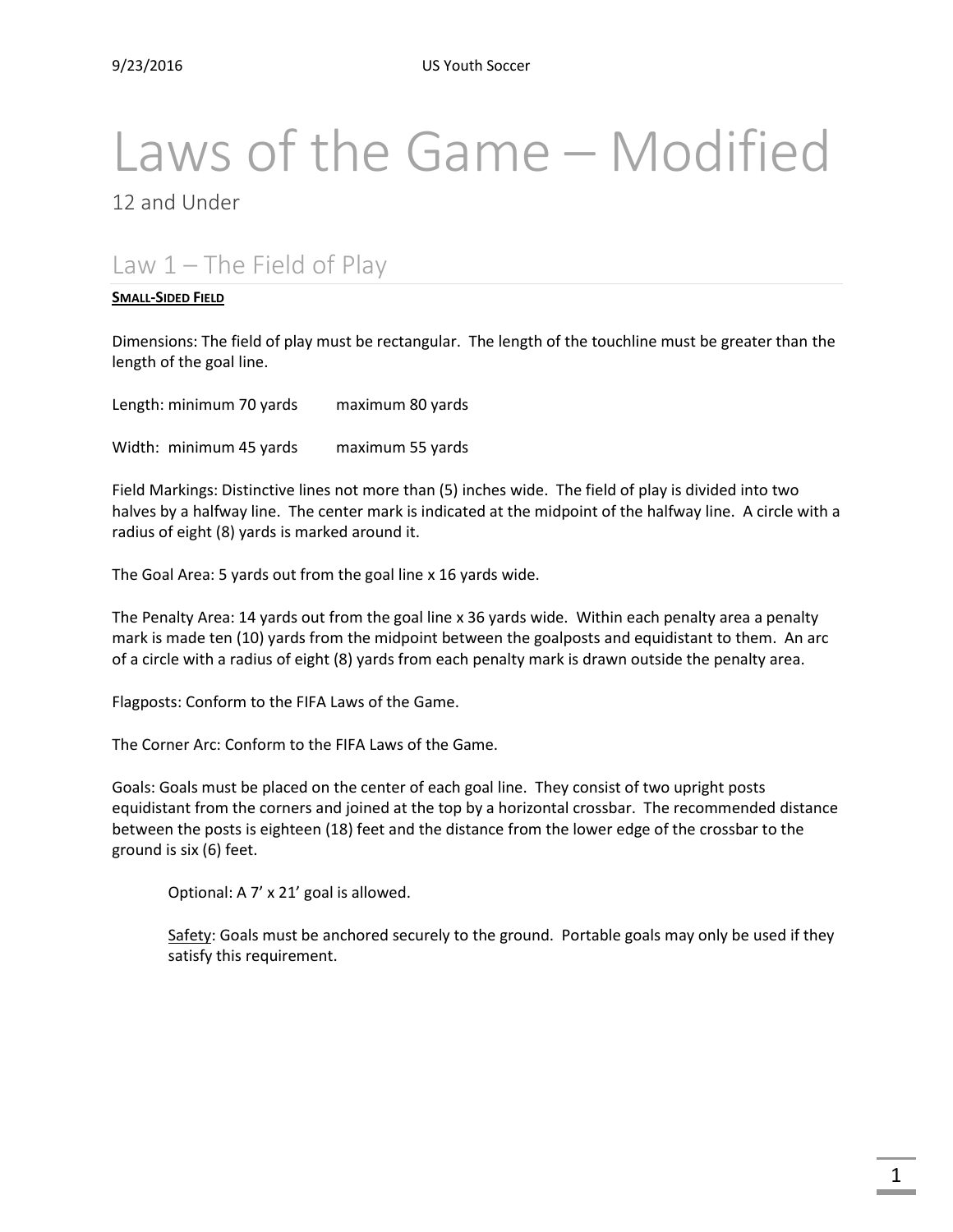

#### Law 2 – The Ball

Size four (4). The ball will need to be FIFA Quality.

Optional: use a lightweight<sup>1</sup> size four (4) ball.

## Law 3 – The Number of Players

A match is played by two teams, each consisting of not more than nine (9) players, one of whom is the designated goalkeeper. A match may not start or continue if either team consists of fewer than six players.

Substitutions: At any stoppage of play and unlimited.

N. B.: A player who is suspected to have a head injury<sup>i</sup> leaves the field of play for additional evaluation, a substitution can be made in that moment.

Playing time: To develop players need to play, so it is recommended that each player plays a minimum of 50% of the total playing time, which is controlled by the coach.

Teams and matches may be coed.

 $\overline{\phantom{a}}$ 

The maximum team roster size is sixteen (16).

 $1$  A lightweight version reduces the weight of a size 4 soccer ball while staying within the standards set by U. S. Soccer. Physical benefits of a lightweight ball include less stress on joints at the moment of impact, less impact from heading and young players can make long passes, hard shots and block attempts by opponents.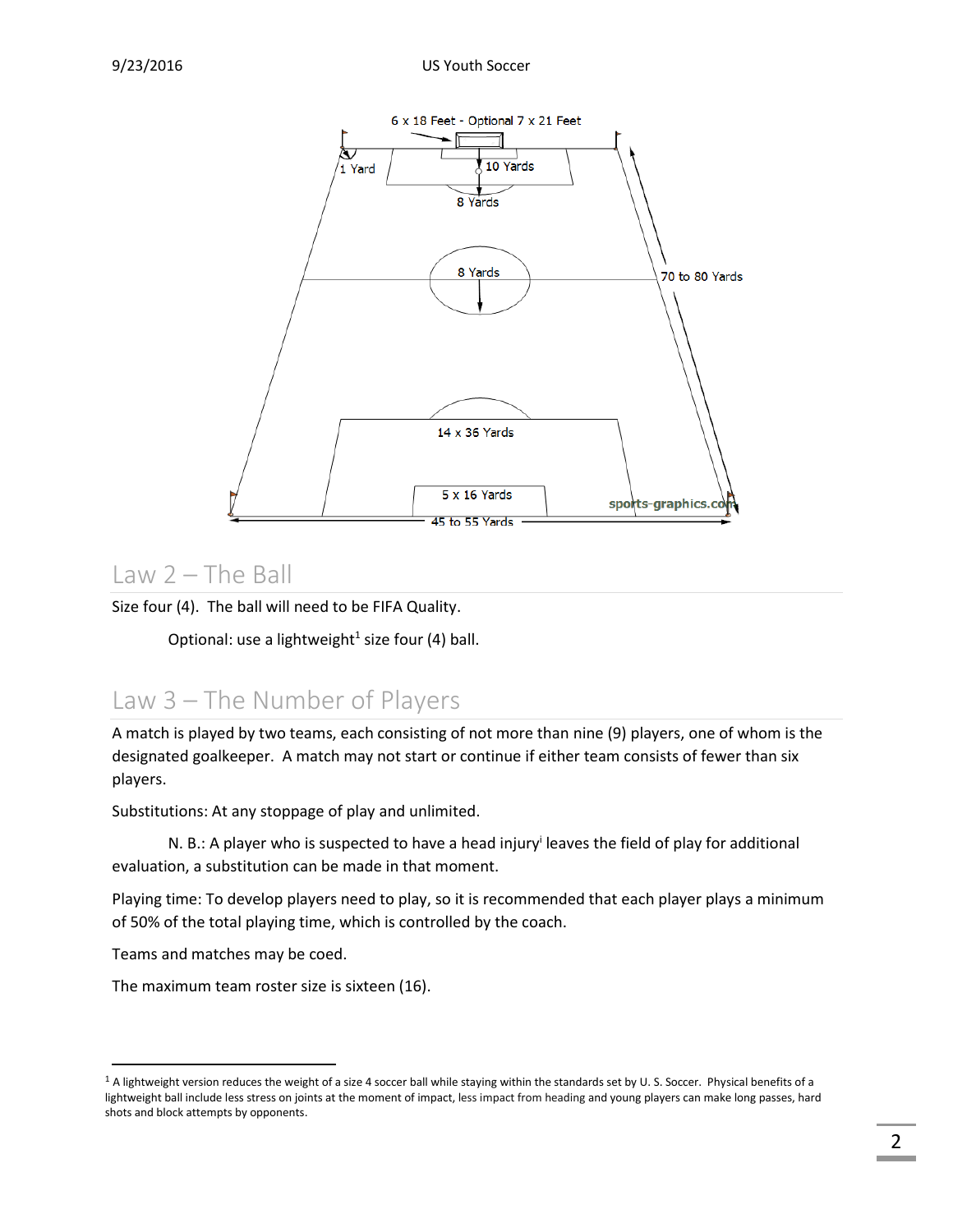# Law 4 – The Players Equipment

Conform to the FIFA Laws of the Game. Non-uniform clothing, matching the uniform color, is allowed based on weather conditions. Uniforms must distinguish teams. Shinguards are MANDATORY for both practices and games, and must be covered entirely by socks.

#### **Safety**

A player must not use equipment or wear anything that is dangerous to himself or another player (including any kind of jewelry; with the exception of a medical alert bracelet).

# Law 5 – The Referee

Registered referee with a minimum of a U. S. Soccer Grade 9 certification.

# Law 6 – The Other Match Officials

Use registered assistant referees at the discretion of the competition authority. If such personnel are unavailable then use club linesmen/women, who are only to determine when the ball goes in and out of play.

# Law 7 – The Duration of the Match

Conform to the FIFA Laws of the Game with the exception of the match being divided into two (2) equal halves of thirty (30) minutes. There shall be a half-time interval of ten (10) minutes. No added time at the end of either half.<sup>ii</sup>

## Law 8 – The Start and Restart of Play

Conform to the FIFA Laws of the Game, with the exception that the defending team is at least eight (8) yards from the ball until it is in play.

# Law 9 – The Ball In and Out of Play

Conform to the FIFA Laws of the Game.

# Law 10 – The Method of Scoring

Conform to the FIFA Laws of the Game.

## Law 11 – Offside

Conform to the FIFA Laws of the Game